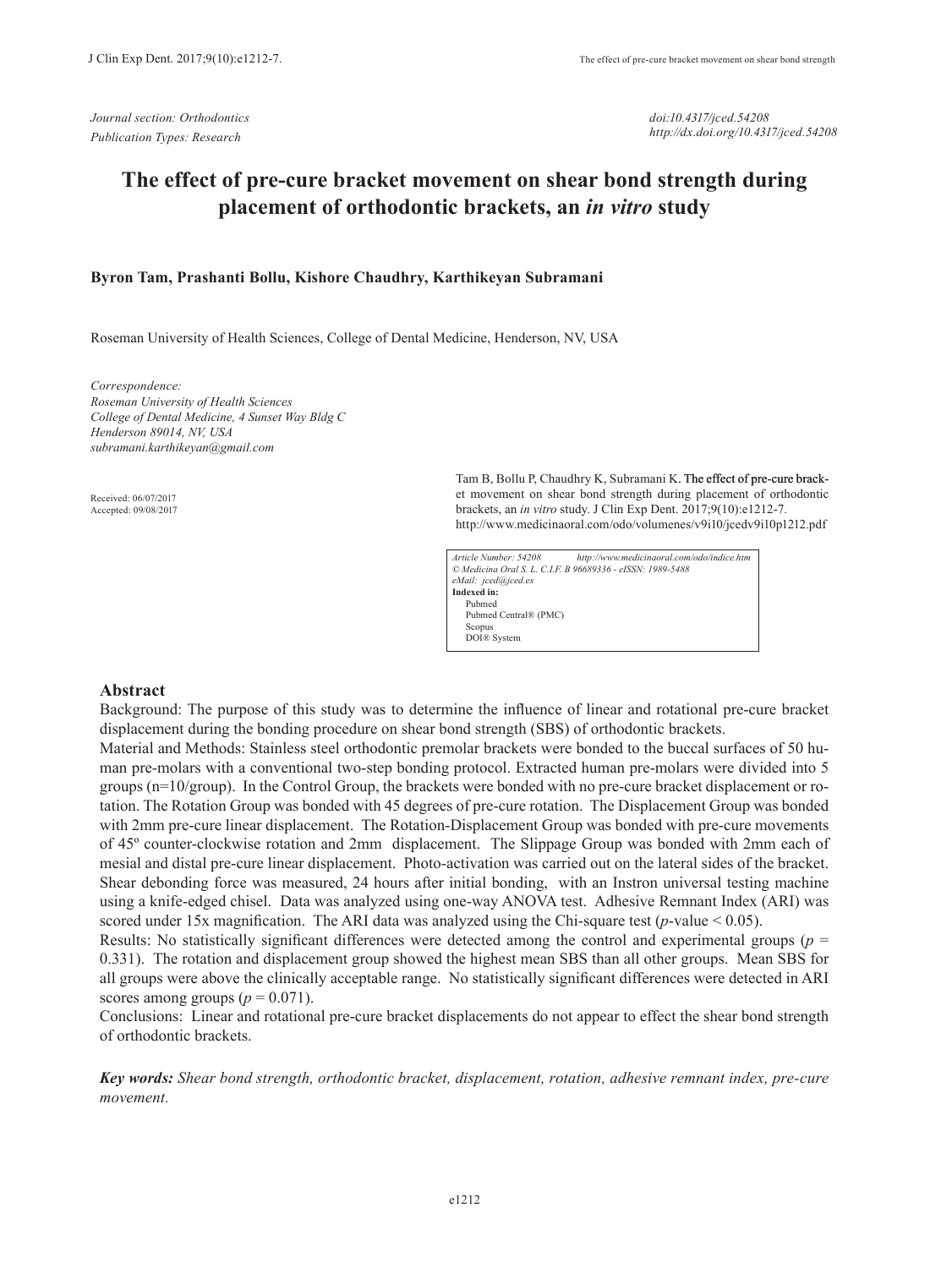### **Introduction**

The concept of bonding dental materials to enamel was first introduced by Buonocore (1) in 1955. This was then applied to orthodontics when Newman (2) and Retief (3) modified the phosphoric acid concentration and application time in order to bond orthodontic attachments to enamel by using epoxy resins. By 1972, patients were being successfully treated with orthodontic brackets bonded to enamel (4). Developments in dental materials and adhesives over the last 45 years have made the direct bonding technique a routine part of fixed orthodontic treatment.

In addition to dental adhesives, orthodontic bracket design has undergone major improvements in recent decades, most notably the pre-adjusted orthodontic appliance introduced by Andrews (5). The primary source of movement (torque and angulation) was designed into the bracket allowing the clinician to obtain a high degree of tooth control and improved the functional positioning of teeth by reducing the amount of archwire manipulation. However, Andrews noted that the successful use of preadjusted appliance required accurate bracket placement, as they were designed for placement at an ideal position on the crown of the tooth (5). Thus, the clinician must have the ability to consistently and accurately identify certain anatomical landmarks and visualize angular and linear features of the crown. Bracket placement has been described as the most important step and incorrect bracket placement may necessitate several additional months of treatment to finish an individual case (6).

When clinicians attempt to locate the ideal position to place and bond a bracket, manipulation of the bracket on the tooth surface is often necessary. The need for displacement and rotation of the bracket may be increased with posterior teeth due to poor accessibility caused by the oral musculature. Excessive bracket movement during the bonding procedure could displace the adhesive resin from the bracket pad and interfere with the bracket-enamel interface bond. There are no studies done to evaluate the effect of bracket movement on Shear Bond Strength (SBS).

The success of fixed appliance therapy depends on the bracket having adequate bond strength to enamel. Ideal SBS has been determined to be approximately 5.8-7.9 MPa, which should be sufficient to withstand bracket displacement and resist tensile, shear, torque and functional stresses due to intraoral forces during the course of treatment (7). Bond failures, however, are frequently encountered during orthodontic treatment and have been found to occur at an average rate of 6-17.6% (8-11). Bond strength may be influenced by factors such as etchant concentration, etching time, bonding agent type, or bracket base characteristics (9,10). Bracket failures can lead to loss of already achieved tooth movement and thereby increasing overall treatment time. Achieving a low bracket failure rate should be a high priority objective because replacing brackets is inefficient, timeconsuming and costly for the clinician besides causing inconvenience to the patient.

It is uncertain whether the movement of an orthodontic bracket on the tooth surface prior to photo-activation of the adhesive material has an effect on bond strength. The purpose of this study was to investigate if linear and rotational pre-cure orthodontic bracket displacement during the bonding procedure influenced SBS.

### **Material and Methods**

#### -Test Samples

Fifty extracted human mandibular premolars with intact buccal surfaces were collected. Teeth were stored in a 1:100 sodium hypochlorite (Clorox, Oakland, CA) solution from the time of collection to the time of bonding. Teeth were mounted in 0.5 inch diameter PVC Sch 40 Plug (Lasco, Brownsville, TN) using Type III Dental Stone (GC America Inc., Alsip, IL) with the buccal surface perpendicular to the horizontal plane.

#### -Exclusion Criteria

Teeth with hypoplastic areas, cracks, gross irregularities in enamel structure, caries, and stains (extrinsic) were excluded from the study.

-Brackets and Bonding Materials

Fifty American Orthodontics Mini Master Series™ -Mandibular Right 1st premolar metal brackets (Sheboygan, WI) with a bracket base area of 13.6 mm² were used in this study. The etchant used was 35% phosphoric acid Opal Etch (Ultradent, South Jordan, UT). Assure 6cc Bonding Resin primer (Reliance Orthodontic Products, Inc., Itasca, IL) and Assure Light Bond adhesive (Reliance Orthodontic Products, Inc., Itasca, IL) were used. -Bonding Procedure

1. Each tooth received 10 seconds of prophylactic treatment with non-fluoride containing pumice (Henry Schein, Melville, NY), water rinse for 10 seconds, and dried with pressurized air for 5 seconds.

2. Opal® etchTM (35% phosphoric acid) was applied to enamel and left in place for 30 seconds, then rinsed thoroughly for 20 seconds.

3. A thin layer of Assure 6cc Bonding Resin was applied to the etched enamel and air dried for 2 seconds according to manufacturer's recommendation. Tack-cure Assure 6cc Bonding Resin was used for 5 seconds to avoid "skating" upon bracket placement.

4. A thin layer of Assure Light Bond adhesive was applied to bonding surface of an American Orthodontics Mini Master SeriesTM - Mandibular Right 1st premolar metal bracket.

5. The orthodontic brackets were placed in a standardized manner with identical pressure applied to each bracket using a force gauge (Dontrix gauge) to approximately 300g.

6. The teeth were divided into five groups  $(n=10/\text{group})$ , according to the bonding protocol as follows: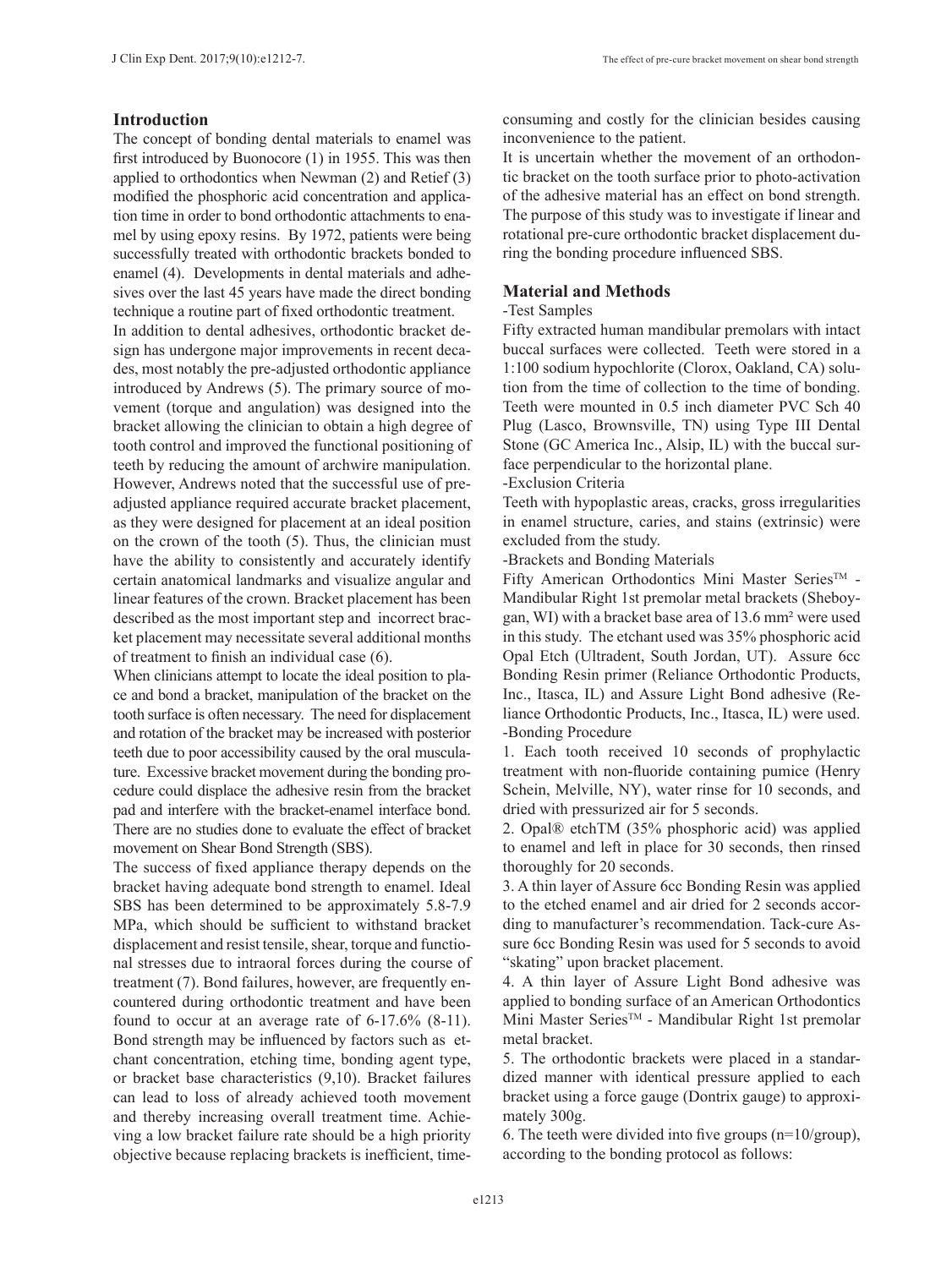Group 1: Control Group: The bracket was positioned on the center of the tooth with 300g force applied with Dontrix gauge (American Orthodontics, Sheboygan, WI) and the archwire slot was perpendicular to long axis of the tooth. Flash was carefully removed and then light cured for 15 seconds each on mesial and distal of the bracket using a light emitting diode curing unit at 1,200 mW/ cm² (American Orthodontics, Sheboygan, WI).

Group 2: Rotation Group: The bracket was positioned on the center of the tooth with the archwire slot 45 degrees counter clockwise to the tooth long axis measured with a mounting jig (Fig. 1). Uniform force of 300g was



**Fig. 1:** Mounting jig for standardization of 45º rotational movement.

applied with a Dontrix gauge. Bracket was then rotated clockwise so that archwire slot is perpendicular to the tooth long axis. Same force of 300g was re-applied with the Dontrix gauge, flash was carefully removed and light cured for 15 seconds each on mesial and distal sides of the bracket.

Group 3: Displacement Group: The bracket was positioned 2mm gingival from the center of the tooth. 300g of force was applied to bracket with Dontrix gauge with the archwire slot perpendicular to long axis of the tooth. The bracket was then displaced 2mm incisally to the center of the tooth. 300g of force was reapplied with Dontrix gauge, flash was carefully removed and bracket was light cured for 15 seconds on both mesial and distal sides.

Group 4: Rotation and Displacement Group: The bracket was positioned 2mm gingival from the center of the tooth with the archwire slot 45 degrees counter clockwise to the tooth long axis and 300g of force was applied with the Dontrix gauge. Bracket was then rotated clockwise so that the archwire slot is perpendicular to long axis of the tooth and then displaced incisally 2mm. 300g of force was reapplied with Dontrix gauge, flash was carefully removed and light cured for 15 seconds on both mesial and distal sides of the bracket.

Group 5: Slippage Group: The bracket positioned on the center of the tooth with 300g force applied with Dontrix gauge and the archwire slot was perpendicular to long axis of the tooth. Flash was carefully removed and the bracket was displaced distally 2mm, then mesially

2mm. 300g of force was reapplied with Dontrix gauge and light cured for 15 seconds on each mesial and distal of the bracket.

The same operator carried out all bonding procedures. -Testing Procedure

SBS testing was conducted 24 hours after photofixation. The specimen were stored in distilled water at room temperature (23ºC). The teeth were positioned in an Instron Electropuls E1000 Universal testing machine (Instron Corp., Norwood, MA). The archwire slot was parallel to the horizontal plane. A knife-edged chisel was placed in contact with the incisal portion of the bracket in between the enamel and tie wings (ligature groove) parallel to the long axis of the tooth, creating a shear force in the occluso-gingival direction (Fig. 2). The specimen was subjected to a compressive load at a crosshead speed of 1.0 mm/min until failure. The force in Newtons required to debond each bracket was recorded.



**Fig. 2:** (a) Instron testing machine with sample held in position. (b) Instron attachment blade placed at the bracket ligature groove ready for testing at a crosshead speed of 1mm/min.

-Adhesive Remnant Index

The debonded brackets were observed under 15x magnification with a macro lens. Photographs were taken of each bracket to score the adhesive remnant index (ARI). ARI were recorded for each bracket at two separate time points two weeks apart. ARI was scored according to the following grading system (12):

0: 100% of the adhesive remaining on the bracket

1: More than 50% of the adhesive remaining on the bracket

2: Less than 50% of the adhesive remaining on the bracket

3: No adhesive remaining on the bracket

-SBS Calculation and Statistical Analysis

SBS was calculated using the following formula:

SBS in Megapascals = Force in Newtons/ Surface area of bracket base in mm2

Mean and standard deviation of SBS values were calculated by using SPSS version 23 (IBM Chicago, IL, USA). One-way ANOVA test was used for multiple comparisons of SBS between groups with *p*-value set at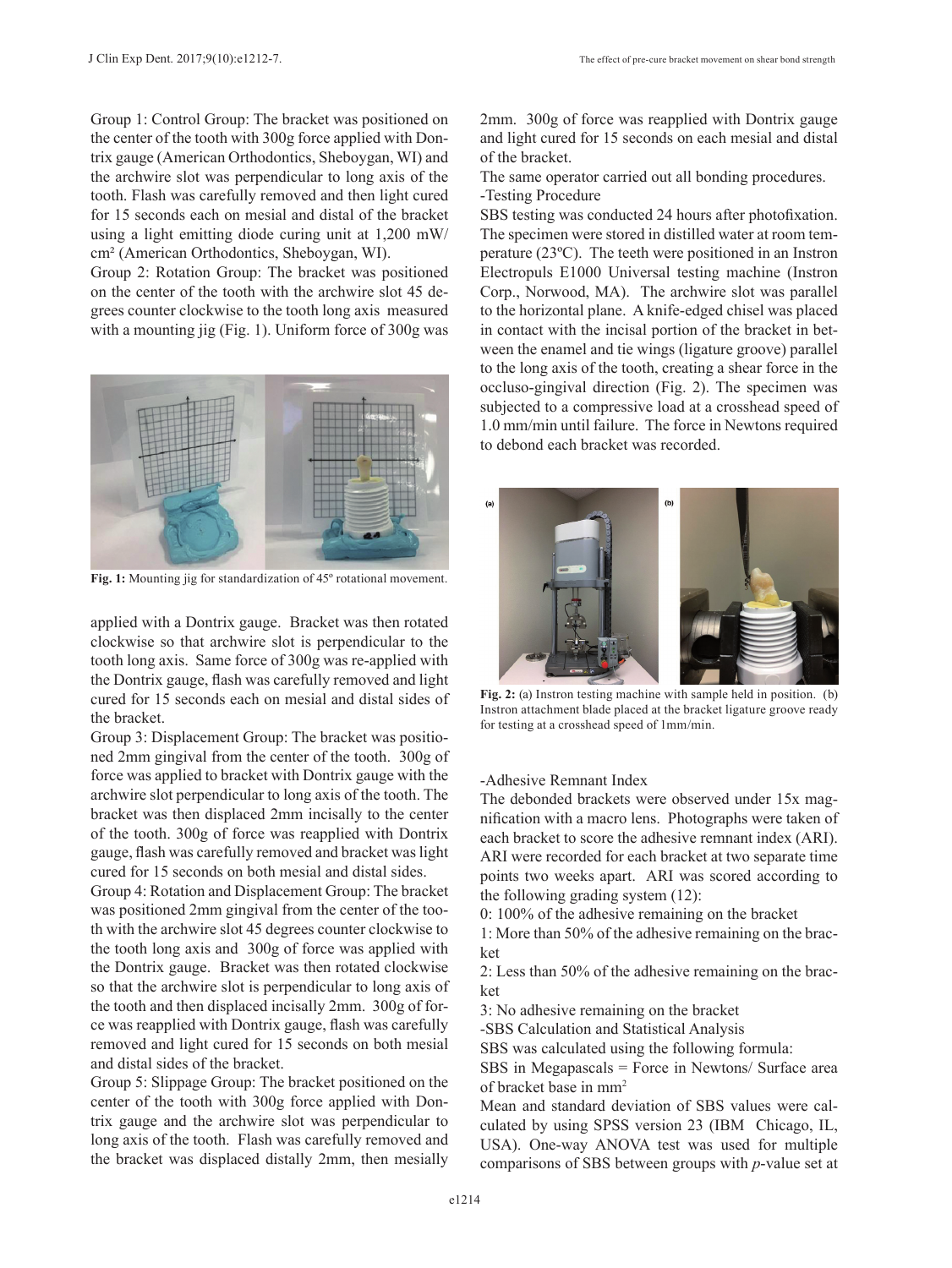0.05. The ARI scores were compared using a chi-square analysis to determine if there was a significant difference in mode of bond failure among groups.

## **Results**

Results for the SBS values are shown in Table 1. No significant differences were detected among the control and experimental groups ( $p = 0.331$ ). The teeth bonded with rotation and displacement showed the highest SBS of  $13.85 \pm 4.88$  MPa. The lowest SBS was  $10.66 \pm 3.18$ MPa, for the slippage group. The two groups with rotational movements had the highest average SBS,  $13.40 \pm$ 5.37 MPa for the rotation only group and  $13.85 \pm 4.88$ MPa for the rotation and displacement group. The two groups with linear displacement only, had the lowest average SBS,  $11.13 \pm 3.49$  MPa for the displacement group and  $10.66 \pm 3.18$  MPa for the slippage group. The SBS of control group was  $12.51 \pm 2.54$  MPa. The rotation only group and rotation and displacement group had the largest SBS measurements, 24.6 MPa and 23.1 MPa respectively. The displacement group and slippage group had the lowest SBS measurements, 6.1 MPa and 6.6 MPa respectively.

The results of ARI analysis are shown in Table 2. No significant differences were detected in mode of bond failure among groups ( $p = 0.162$ ). The group with an ARI score of 1 (having more than 50% of adhesive remaining on the bracket) had the most observations of 24. The group with an ARI score of 3 (no adhesive remaining on the bracket) had the lowest observation of 1. The rotation only group did not experience any brackets with an ARI score of 2 or 3.

## **Discussion**

The control group showed a mean SBS of  $12.51 \pm 2.54$ MPa. Even though it did not have the highest mean SBS, the control group had the most consistent measurements with the lowest standard deviation of 2.54 MPa and with a range of 9.7 – 16.2 MPa. Using similar bonding protocol, the SBS for the control group of this study was found to be higher than those found in Bishara *et al.* (13) and Oonsombat *et al.* (14),  $4.6 \pm 3.2$  MPa and  $6.0 \pm 3.5$ MPa respectively.

Both groups with rotational movements exhibited the highest mean SBS. The group with the 45º rotational pre-cure bracket movement had a mean SBS of 13.40

| <b>Groups</b>                       | Sample size<br>(n) | Range            | Mean SBS (MPa) | <b>Standard Deviation</b> |
|-------------------------------------|--------------------|------------------|----------------|---------------------------|
| C (Control)                         | 10                 | 9.7 - 16.2 MPa   | 12.51 MPa      | $\pm 2.54$                |
| E-R (Rotation)                      | 10                 | 7.2 - 24.6 MPa   | 13.40 MPa      | ±5.37                     |
| E-D (Displacement)                  | 10                 | $6.1 - 17.8$ MPa | 11.13 MPa      | $\pm 3.49$                |
| E-RD (Rotation $+$<br>Displacement) | 10                 | 9.7 - 23.1 MPa   | 13.85 MPa      | $\pm 4.88$                |
| E-S (Slippage)                      | 10                 | $6.6 - 16.6$ MPa | 10.66 MPa      | $\pm 3.18$                |
| $p$ -value (ANOVA)                  | 0.331              |                  |                |                           |

**Table 1:** Mean shear bond strength in megapascals (MPa). The results are shown in Mean  $\pm$  SD.

*p*-value < 0.05 considered as statistically significant.

**Table 2:** Adhesive Remnant Index.

| <b>Groups</b>                  | Sample size<br>(n) | 100% Adhesive<br>on Bracket = $0$ | $> 50\%$<br><b>Adhesive</b><br><b>Remains on</b><br>$Bracket = 1$ | $< 50\%$<br><b>Adhesive</b><br><b>Remains on</b><br>$Bracket = 2$ | <b>No Adhesive</b><br><b>Remains on</b><br>$Bracket = 3$ |
|--------------------------------|--------------------|-----------------------------------|-------------------------------------------------------------------|-------------------------------------------------------------------|----------------------------------------------------------|
| C (Control)                    | 10                 |                                   | 3                                                                 |                                                                   |                                                          |
| E-R (Rotation)                 | 10                 | 4                                 | 6                                                                 |                                                                   |                                                          |
| E-D (Displacement)             | 10                 |                                   | 6                                                                 | 3                                                                 | $\Omega$                                                 |
| E-RD (Rotation + Displacement) | 10                 | 3                                 | $\mathfrak{D}$                                                    | 4                                                                 |                                                          |
| E-S (Slippage)                 | 10                 | $\Omega$                          |                                                                   | 3                                                                 | $\Omega$                                                 |
| $p$ -value (Chi square test)   | 0.162              |                                   |                                                                   |                                                                   |                                                          |

*p*-value < 0.05 considered as statistically significant.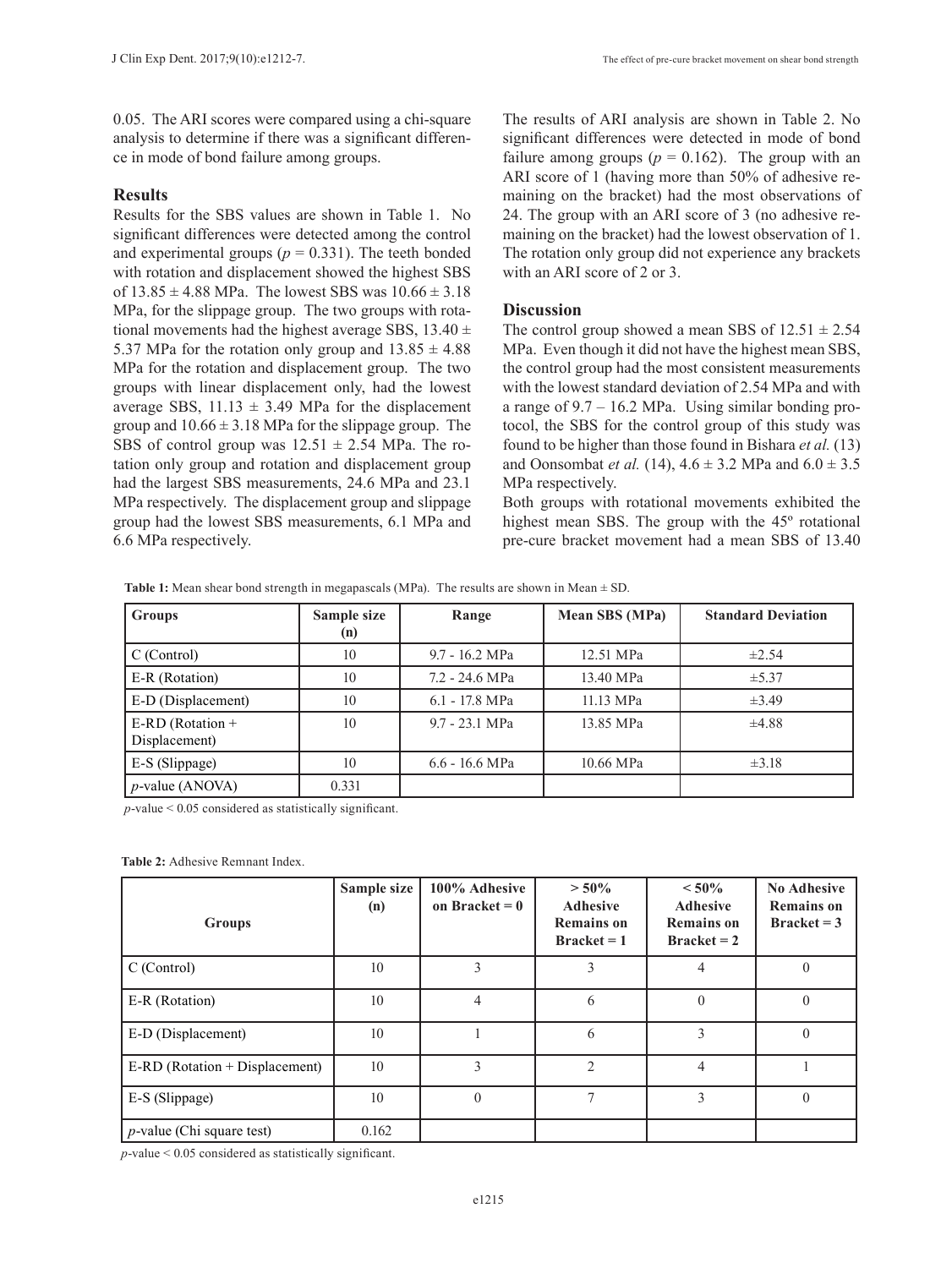$\pm$  5.37 MPa, while the group with the 45 $\degree$  rotational and 2mm linear pre-cure bracket movement showed the highest mean SBS of  $13.85 \pm 4.88$  MPa. These findings were consistent with those found by Oliveira *et al.* (15), where both rotational group's SBS  $(9.8 \pm 2.2 \text{ MPa}$  and  $10.1 \pm 2.0$  MPa) were higher than the control group  $(9.7 \pm 1.8 \text{ MPa})$ . The premolar orthodontic brackets pads are designed with more curvature when compared to their incisor counterparts due to the anatomy of the buccal surfaces of the teeth. When the premolar bracket was placed 45º from ideal, it was poorly adapted to the buccal surface so adhesive was allowed to remain in the concave portion of the bracket. As the bracket rotates into position, Oliveira *et al.* (15) speculated that this pre-cure rotational movement may have improved the interlocking of the resin with the bracket mesh. As the bracket adapts to the buccal surface, excess adhesive exudes from around the bracket and is called flash. The flash was not removed until the bracket was in final position, so when the bracket was then displaced vertically 2mm, the excess adhesive from the occlusal portion of the bracket may have been forced underneath the bracket as the bracket slid across the surface of the tooth,

thus maintaining a sufficient mechanical bond. Orthodontists routinely delegate initial bracket placement to chairside assistants. The slippage group was created for the instance when assistants are asked to place brackets from second premolar on one side to the second premolar on the other side in an entire dental arch prior to final fixation by the orthodontist. By the time the assistant reaches the final second premolar on the other side, sufficient time may have elapsed for the bracket that was placed on the first second premolar to have slipped distally and/or gingivally due to gravity as the adhesive remained unpolymerized. Although the frequency of this event occurring has not been studied, this type of movement should be categorized as a pre-cure bracket displacement and was shown to have the lowest mean SBS among the five groups in our study at  $10.66 \pm 3.18$  MPa. Even though the slippage group had the lowest SBS, it was still above the clinically acceptable range.

*In vitro* testing has inherent limitations as the study results are not necessarily the same as those that would be obtained in the oral environment. Although this study showed that pre-cure bracket rotation and displacement did not affect SBS, other factors may play a role in reducing the SBS *in vivo*. The sample size for each group in this study  $(n=10)$  exceeded the estimated number needed to detect a difference among the study groups (n=7) which was determined by power analysis. Although appropriate, a sample size of 10 may be too small to account for the differences in enamel matrix composition between the premolar specimens, which may have an effect on SBS (16). In order to mitigate the differences in enamel composition among each specimen, increasing the sample size would be recommended for future studies.

The results of the present study provide evidence that linear and rotational pre-cure bracket displacements do not affect the SBS of orthodontic brackets when bonded with a conventional two step bonding protocol. Therefore, linear bracket movements up to 2mm in combination with rotational movements up to  $45^{\circ}$  to correct the position of the orthodontic brackets on teeth can be carried out without jeopardizing the bond strength to enamel, as the mean SBS of all groups were above the clinically acceptable SBS of 5.8-7.9 MPa (7).

#### **Conclusions**

Direct bonding of orthodontic brackets to teeth requires the bracket to be bonded to the center of the clinical crown. In search of this ideal position, the bracket often requires manipulation in multiple linear and angular directions as the bracket is moved on the buccal surface of the tooth. The results of this study indicate that rotational and linear pre-cure bracket movements do not effect the SBS to enamel. Therefore, the accuracy of initial bracket placement may not be as important a factor affecting the shear bond strength of orthodontic brackets as intuitively expected.

#### **References**

1. Buonocore MG. A simple method of increasing the adhesion of acrylic filling materials to enamel surfaces. Journal of Dental Research. 1955;34(6):849-53.

2. Newman GV. Epoxy adhesives for orthodontic attachments: progress report. American Journal of Orthodontics. 1965;51(12):901-12.

3. Retief DH, Dreyer CJ, Gavron G. The direct bonding of orthodontic attachments to teeth by means of an epoxy resin adhesive. American journal of orthodontics. 1970;58(1):21-40.

4. Silverman E, Cohen M, Gianelly AA, Dietz VS. A universal direct bonding system for both metal and plastic brackets. American journal of orthodontics. 1972;62(3):236-44.

5. Andrews LF. The Straight-Wire Appliance. British Journal of Orthodontics. 1979;6(3):125-43.

6. Geoffrey Taylor N, Cook PA. The Reliability of Positioning Preadjusted Brackets: An In Vitro Study. British Journal of Orthodontics. 1992;19(1):25-34.

7. Reynolds IR. A Review of Direct Orthodontic Bonding. British Journal of Orthodontics. 1975;2(3):171-8.

8. Miguel JAM, Almeida MA, Chevitarese O. Clinical comparison between a glass ionomer cement and a composite for direct bonding of orthodontic brackets. American Journal of Orthodontics and Dentofacial Orthopedics. 1995;107(5):484-7.

9. Millett D, Gordon P. A 5-year clinical review of bond failure with a no-mix adhesive (Right on®). The European Journal of Orthodontics. 1994;16(3):203-11.

10. Millett D, Hallgren A, Cattanach D, McFadzean R, Pattison J, Robertson M, et al. A 5-year clinical review of bond failure with a lightcured resin adhesive. The Angle orthodontist. 1998;68(4):351-6.

11. Rock WP B. Clinical performance of orthodontic brackets and adhesive systems: a randomized clinical trial. British Journal of Orthodontics. 1998;25:283-7.

12. Oz AA, Yazicioglu S, Arici N, Akdeniz BS, Murat N, Arıcı S. Assessment of the Confidence of the Adhesive Remnant Index Score With Different Methods. Turkish J Orthod Vol. 2014;26(4).

13. Bishara SE, Oonsombat C, Soliman MM, Warren JJ, Laffoon JF, Ajlouni R. Comparison of bonding time and shear bond strength bet-